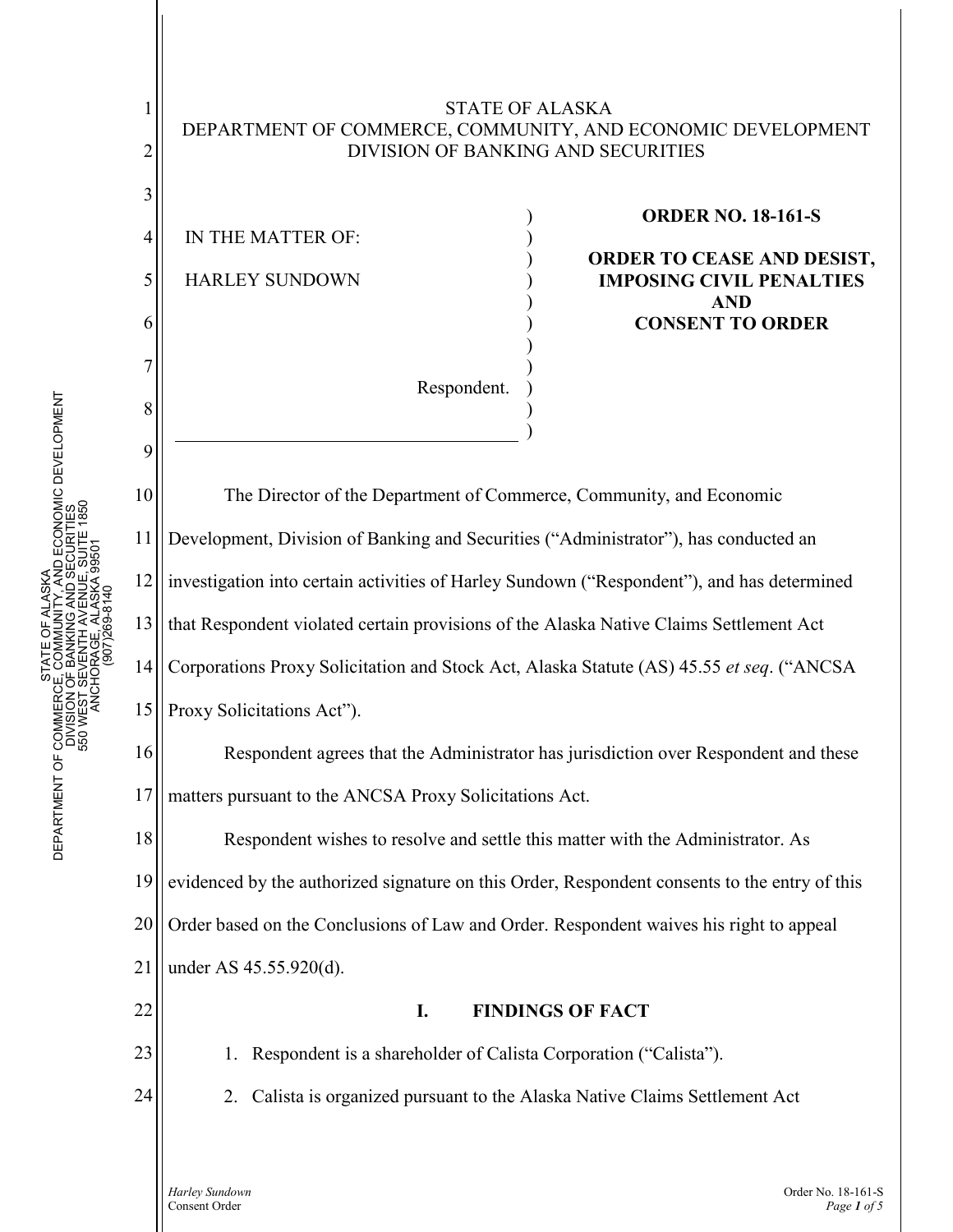1 (ANCSA), 43 U.S.C. 1601 *et seq*.

2 3 3. Calista has certified to the Administrator that it has more than 500 shareholders and total assets exceeding \$1,000,000.

4 5 6 4. The former Chairman of Calista's Board of Directors (the "Former Chairman") was elected to Calista's Board of Directors on July 9, 2016, and was appointed board chair on July 27, 2017.

5. On March 9, 2018, six directors, constituting a majority of Calista's Board of Directors (the "Majority") voted to remove the Former Chairman as board chair. The vote occurred after Calista's Corporate Governance, Employee & Compensation Committee determined that the Former Chairman interjected himself into Calista's investigation of "Employee A." Employee A is a former Calista employee who Calista terminated on November 15, 2017 after Calista investigated Employee A for possible sexual harassment. 6. On or about May 2018, Respondent published a series of posts to his Facebook

14 account.

7

8

9

10

11

12

13

15 16 17 18 19 7. Respondent's Facebook posts stated: "[T]he[y] align themselves to protect a sexual harasser . . . ." The posts further stated: "When [the Former Chairman] was elected board [sic], somehow, the outgoing chairman selected who would serve on the committees . . . . [T]his is normally the new board chairs [*sic*] prerogative to name who sits on the committees."

20 21 8. Respondent stated to the Administrator that the individual he referred to as a "sexual harasser" in his Facebook posts is Employee A.

22 23 24 9. Respondent stated to the Administrator that Respondent was referring to the Majority's vote to remove the Former Chairman as board chair when Respondent stated in his Facebook post that "the[y] align themselves to protect a sexual harasser . . . ."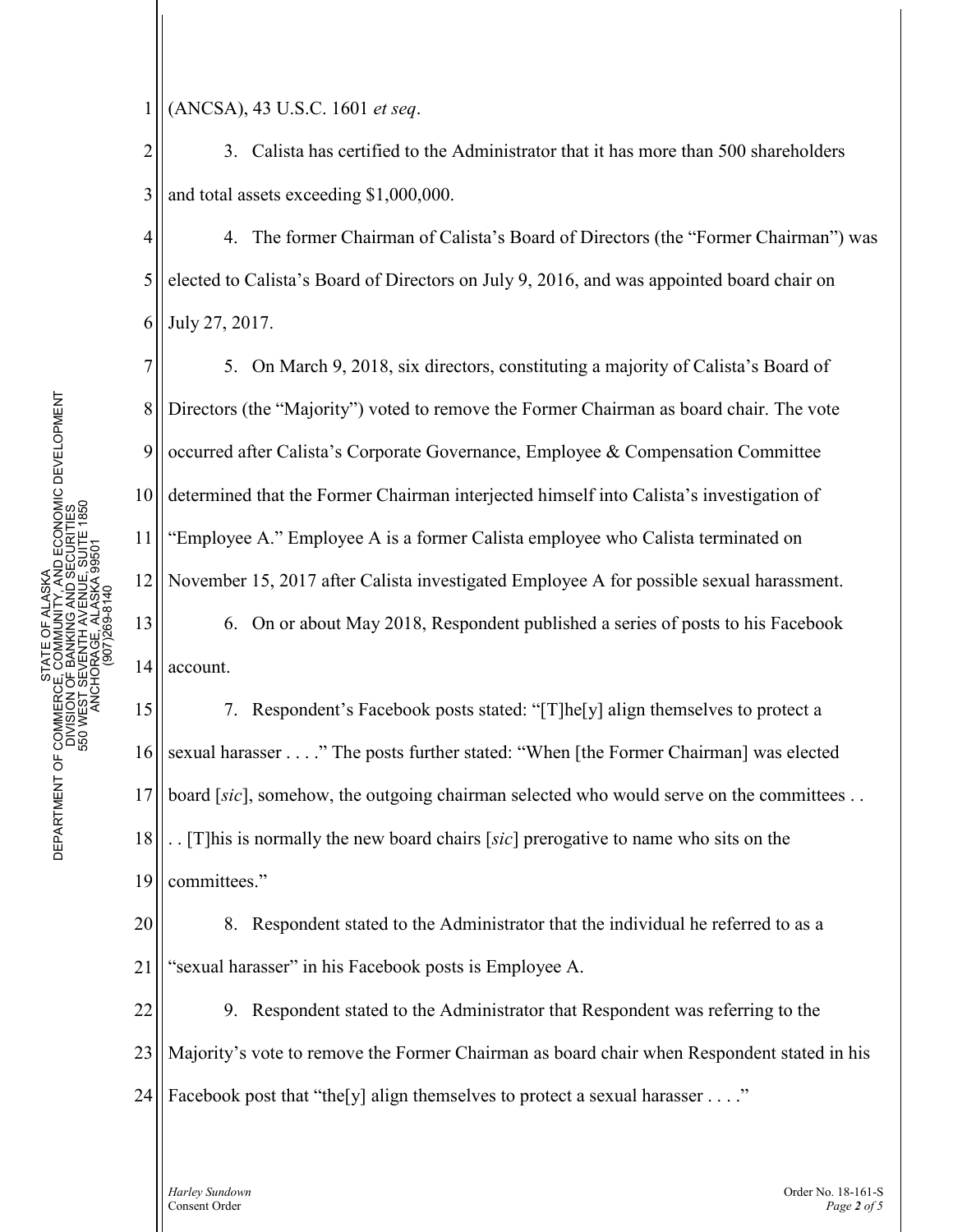1 2 3 4 5 6 7 8 9 10 11 12 13 14 15 16 17 18 19 20 21 22 23 24 10. Respondent did not file the Facebook posts with the Administrator. 11. Respondent did not file with the Administrator a dated, written proxy statement containing the disclosures required under 3 AAC 08.355. 12. Calista's bylaws require committee appointments to be made by vote of Calista's entire board, and do not grant Calista's board chair authority to make committee appointments. 13. Calista's entire Board of Directors appointed committee members after both the Former Chairman's election to Calista's Board of Directors and his appointment as board chair. 14. Calista terminated Employee A before the Majority voted to remove the Former Chairman as board chair. 15. Respondent stated to the Administrator that the purpose of the Majority's vote to remove the Former Chairman as board chair was not to protect Employee A. **II. CONCLUSIONS OF LAW** 1. Respondent is subject to the filing requirements of AS 45.55.139 because he is a shareholder of Calista and Calista is subject to the filing requirements. 2. Respondent's Facebook posts are "proxy statements" as defined in 3 AAC 08.365(14) because they are a communication made available to shareholders under circumstances reasonably calculated to result in the procurement, withholding, or revocation of a proxy 3. Respondent violated 3 AAC 08.307 by failing to file his proxy statement concurrently with the Administrator when he distributed it to shareholders. 4. Respondent violated 3 AAC 08.315(a) by materially misrepresenting Calista's board chair may appoint directors to committees, that the outgoing board chair made committee appointments when the Former Chairman was elected to the board, and that the purpose of the Majority's vote to remove the Former Chairman as board chair was to protect Employee A.

*Harley Sundown* **Content Order No. 18-161-S** Consent Order No. 18-161-S Consent Order *Page 3 of 5*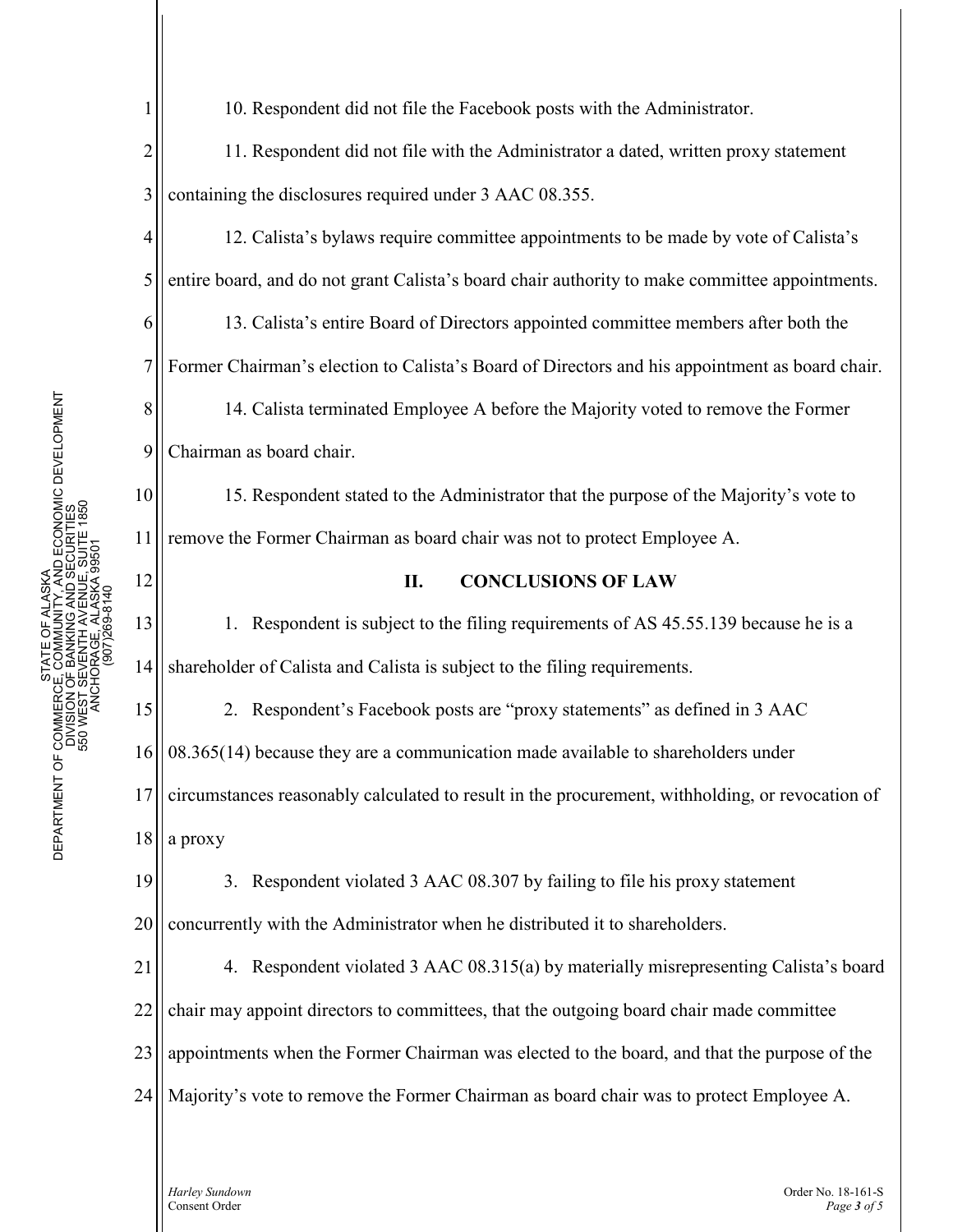5

6

7

8

9

10

17

18

19

20

21

22

23

24

1 2 5. Respondent violated 3 AAC 08.355 by failing to file with the Administrator required disclosures relating to proxy solicitation.

3 4 6. Respondent is subject to a civil penalty pursuant to AS 45.55.920(c) because he violated 3 AAC 08.307, 3 AAC 08.315(a), and 3 AAC 08.355.

# **III. ORDER**

Pursuant to AS 45.55.920, and on the basis of the Findings of Fact and Conclusions of Law, the Administrator ORDERS Respondent to:

1. CEASE AND DESIST from violating the ANCSA Proxy Solicitations Act.

2. Comply with all provisions of the ANCSA Proxy Solicitations Act and associated regulations.

11 12 13 14 15 3. Pay a civil penalty in the amount one thousand five hundred dollars (\$1,500), with one thousand five hundred dollars (\$1,500) suspended for a period of five years from the date of this order. If Respondent commits any violation of the ANCSA Proxy Solicitations Act during this period, the suspended portion of the civil penalty will be immediately due. This Order is a publicly disclosable document.

#### 16 **IT IS SO ORDERED.**

Julie Anderson, Commissioner Department of Commerce, Community and Economic Development DATED:  $8/2/2019$ BY: Patrice Walsh, Director Division of Banking and Securities /s/ Patrice Walsh